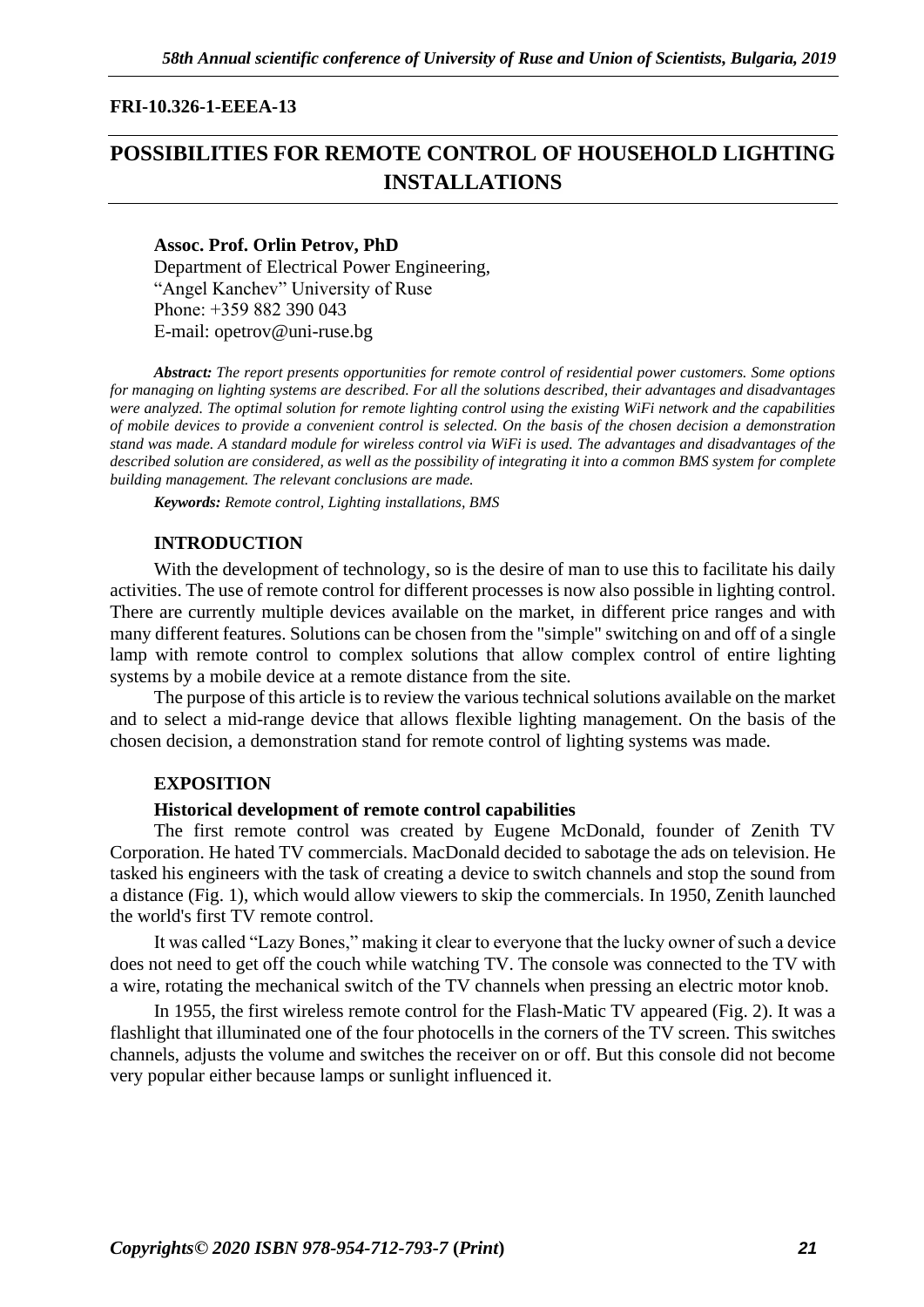

Fig. 1. The first "Lazy Bones" remote control to be launched



Fig. 2. "Flash-Matic" - the first light wireless remote control for TV

In 1956, the Space Command console (Fig. 3) came to the market with great success, and in 1959 virtually all TV manufacturers equipped their expensive models with similar consoles. Zenith's marketing experts have conditioned the device to have no batteries and engineers have come up with a brilliant solution - a mechanical ultrasonic transmitter. When a button was pressed, a hammer struck a hammer on one of four tuning forks, and the TV, equipped with a microphone receiver, commanded.

In the 1980s, with the advent of infrared LEDs, the familiar remote controls used until now appeared. The first commercial infrared remote control television came on the market in 1972 (Fig. 4).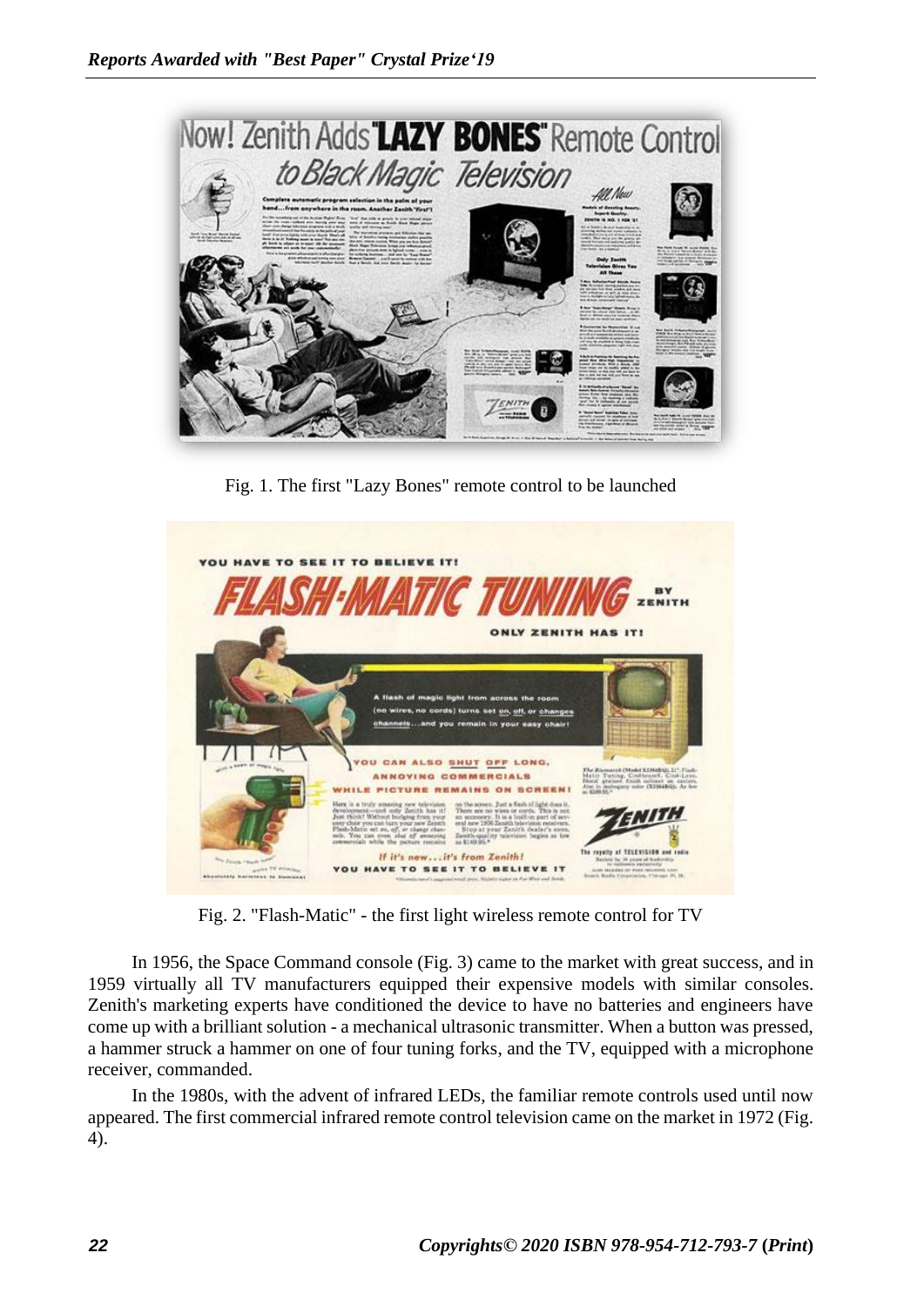

Fig. 3. Ultrasonic Space Command Control Panel (without batteries)



Fig. 4. Matsushita's first Colour Television with Infrared remote control National TH-6600FR

# **Modern solutions for remote control of lighting systems**

Currently, extremely diverse lighting control devices are available on the market. In addition to the features of the devices, there is a lot of variation in their price. Examples of such devices are shown in Fig. 5…8.

In Fig. 5 shows an interesting control solution that does not require modification of the existing lighting installation. The price of the device is acceptable. There are several disadvantages: managing a limited number of luminaires; indoor-only management; ON / OFF function only, etc.

In Fig. 6 presents a similar solution, but the difference is that the control is carried out by separate modules. These devices require a change in lighting to enable the actuators to be connected.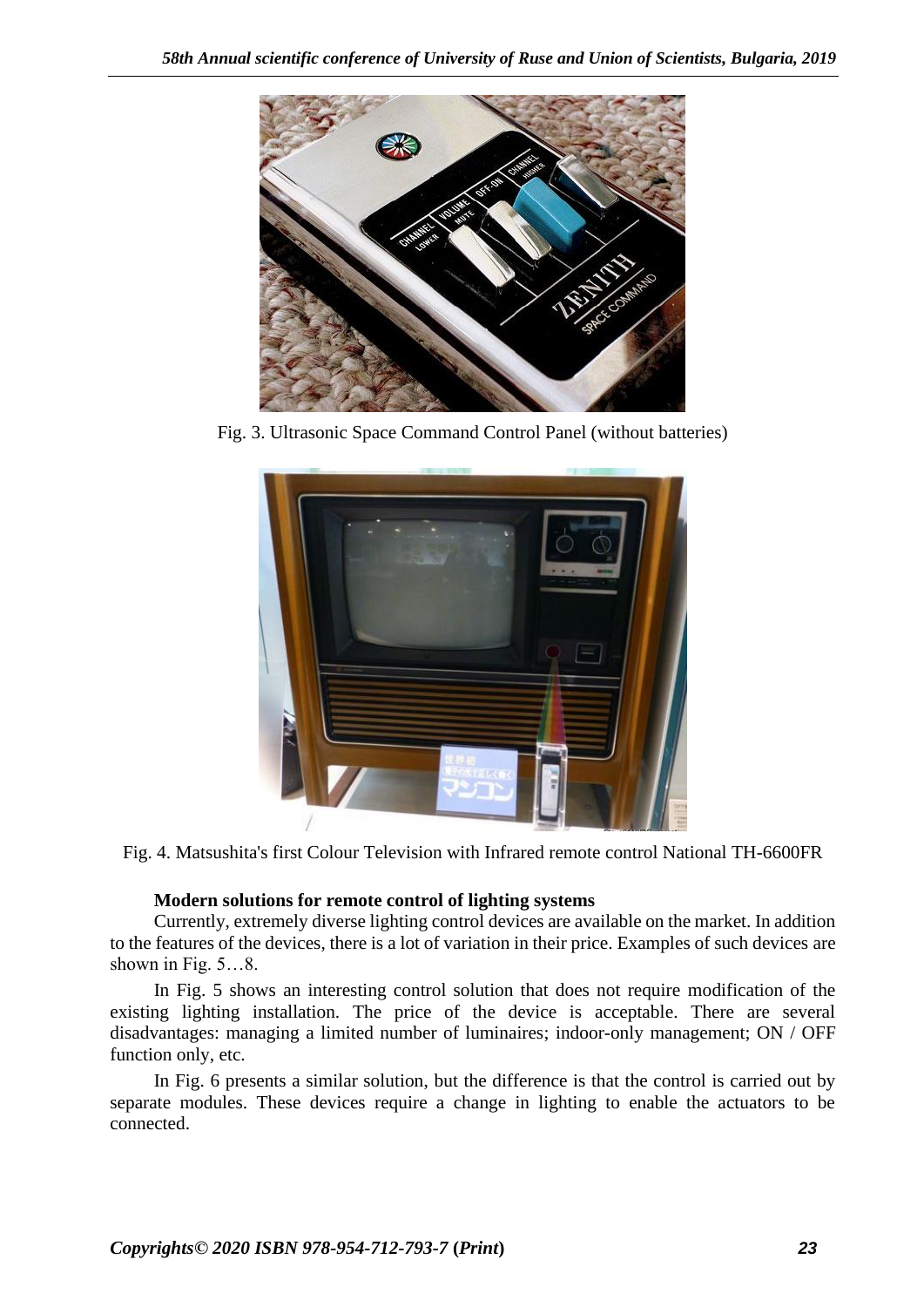

Fig. 5. Remote control of separate light sources



Fig. 6. Remote control of separate light sources, with separate actuators

In Fig. 7 shows a more flexible lighting management solution. The device is a module controlled via a WiFi network. In addition to the on and off functions, smooth control of the luminous flux as well as remote control outside the premises can be implemented. The limitation here is that the control is only done by a single luminaire.

In Fig. 8 is shown to be one of the best complete lighting management solutions. It is controlled by a controller that can be controlled locally by the keys on the premises, remotely via a smartphone or a computer. It is possible to program a complete lighting management program. The system has great flexibility and ability to integrate into a single BMS system. The main disadvantage here is that if this system is not foreseen at the stage of realization of the lighting system, then the integration is a serious engineering challenge.

There are many other technical solutions for lighting management, but given the volume of the publication, not all of them will be considered.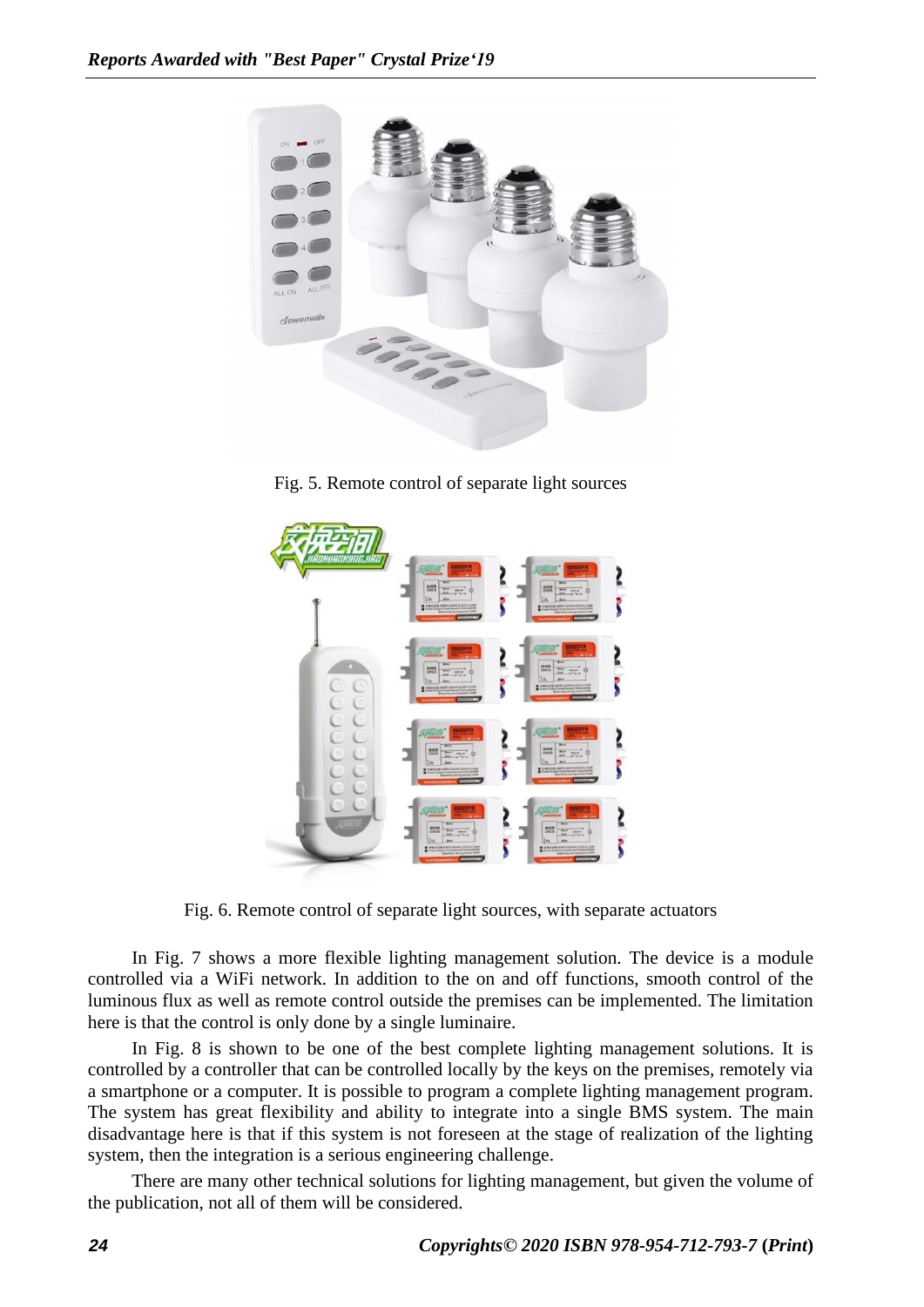

Fig. 7. Remote control of a separate light source using WiFi network



Fig. 8. Remote control of the entire lighting system, using a controller

# **Implementation of a demonstration stand for the study of modern solutions for remote control of lighting systems**

For the realization of a real demonstration stand, a technical solution was chosen, which is of the middle price class. The "Sonoff 4Ch Pro" controller shown in Fig. 9. In Fig. 10 shows the main board of the selected controller.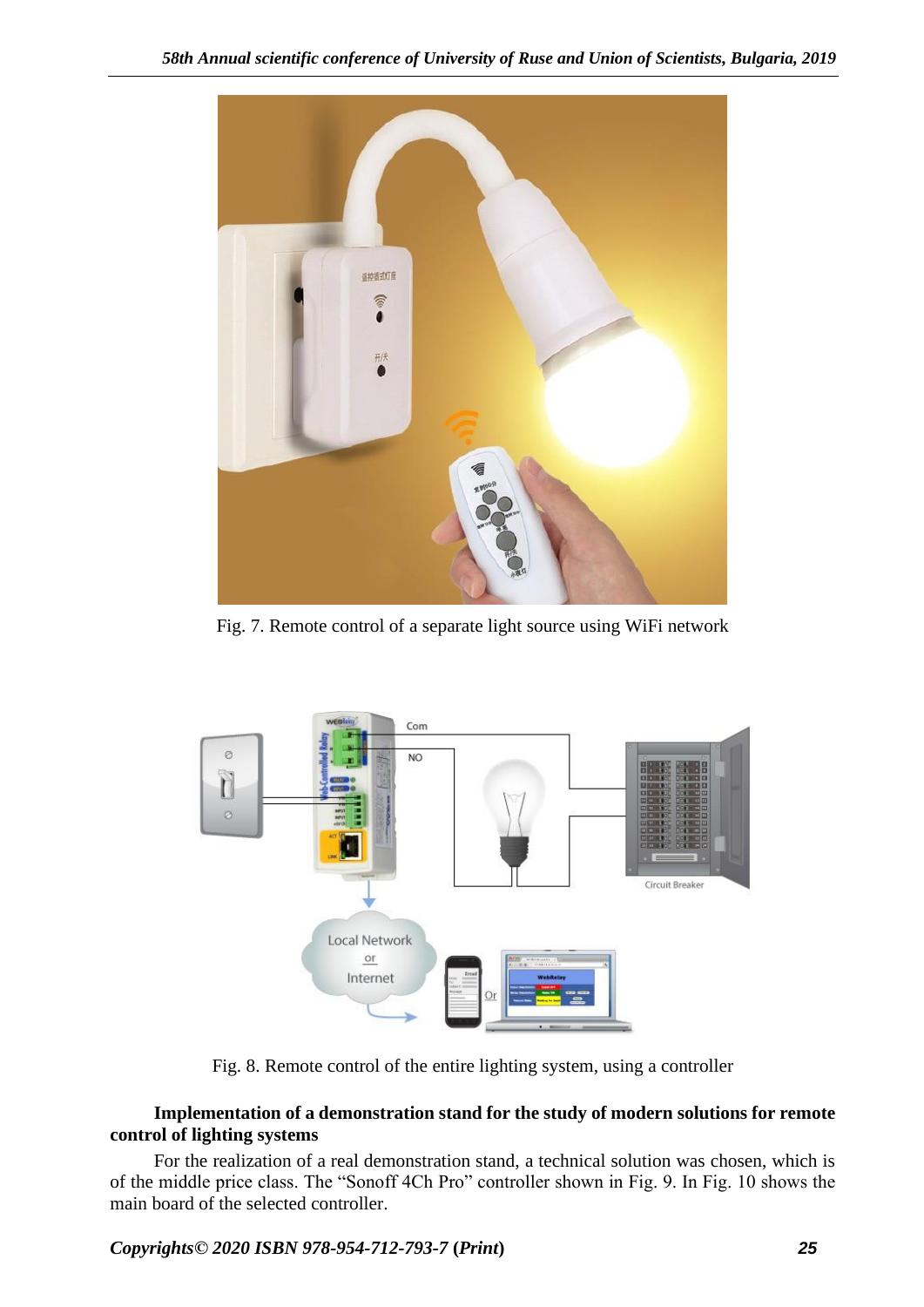

Fig. 9. Sonoff 4Ch Pro Remote Controller



Fig. 10. Main Board on Sonoff 4Ch Pro Remote Controller

In Fig. 11 shows the developed demonstration stand with the application of the selected controller "Sonoff 4Ch Pro". Only 3 of the control channels are used.

The selected controller has the following functionalities:

- Relatively low price;
- Easy control over three channels (local, remote controller and smartphone);
- Ability to manage a group of light sources;
- Possibility to integrate into one common BMS system.

The controller is 4-channel, but allows the connection of an unlimited number of controllers to extend the functionality of the system.

Management can be done remotely from anywhere in the world through Internet connectivity via a local WiFi router or access point.

The main disadvantage of this solution, as well as of most commercially available ones, is the need to change the power supply of the lighting system. The controller allows its mounting to take place directly in the power panel and to control it directly on the created lighting circuits.